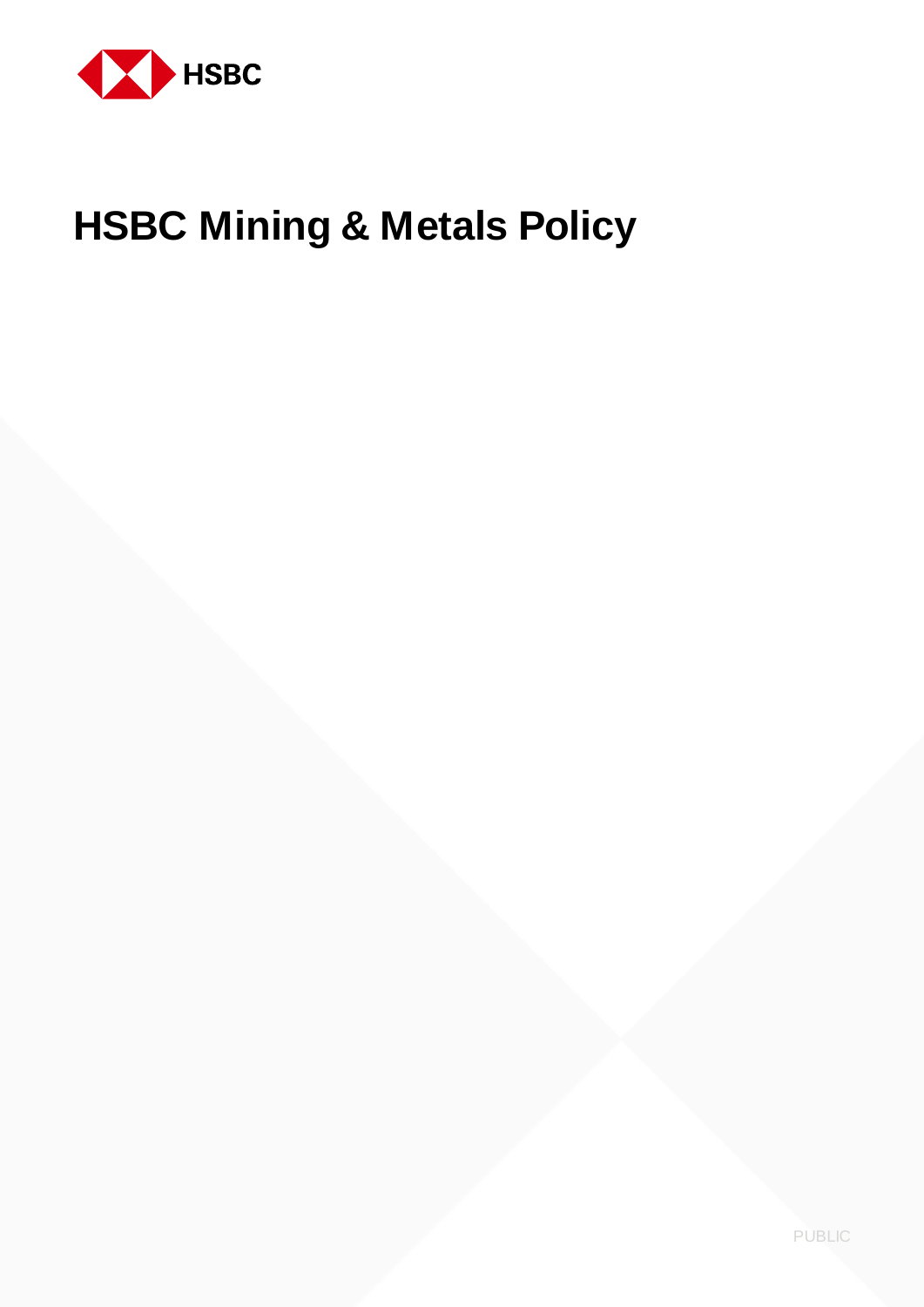## **Mining & Metals Policy**

This document is one of HSBC's sustainability risk policies. It should be read in conjunction with Introduction to HSBC's Sustainability Risk Policies, which is available on the **Sustainability risk page of the bank's corporate** [website,](https://www.hsbc.com/our-approach/risk-and-responsibility/sustainability-risk) and explains common features and technical terms.<sup>1</sup>

#### **Introduction**

The mining and metals sector is essential in extracting and processing minerals which are necessary for many of society's basic needs.

Its activities range from the exploration for and mining of minerals as diverse as coal and diamonds to the complex industrial processes required to produce metals such as aluminium or steel. However, if not managed responsibly, these activities can have unacceptable adverse impacts on people or on the environment. Examples of impacts include:

- Social, for both workers and local people Death or injury from mine collapse, explosion, fire, chemicals or noise; abuse of human rights, especially where security forces operate; and forced relocation of people.
- Environmental Food, water and wildlife can be impacted locally by toxic mine waste (tailings), chemical leaks (cyanide or acid mine drainage) or the clearance of forests. Mining and manufacturing (e.g. of aluminium) can require substantial quantities of water and energy.
- Climate change Coal, when burned, is a key cause of climate change (see section below).

## **HSBC's approach**

HSBC is a longstanding supporter of the mining and metals sector. We wish our customers to operate in accordance with international good practice, supporting those making acceptable progress towards good practice, but closing relationships with those who do not meet minimum standards.

## **Coal and Climate Change**

The warming of the climate system is unequivocal. This is the finding of the Intergovernmental Panel on Climate Change (IPCC), a body set up by 195 members of the United Nations to provide rigorous and balanced scientific information on climate change.

Man-made greenhouse gases are extremely likely to be the dominant cause, particularly from the burning of fossil fuels, of which coal contributes most. The world must reduce its dependence on these carbon-intensive industries.

The transition to a low-carbon world must also be just and practicable. Stopping the use of all coal immediately would be damaging in other ways. Thermal coal generates nearly 40% of the world's electricity, so billions of people would have less or no electricity until alternatives are in place. New steel cannot be manufactured without metallurgical coal – for which there is no alternative. Workers and communities dependent on the coal industry will need support if job losses are widespread.

HSBC acknowledges that thermal coal, which represents 85% of current production, will be needed for some years to come. In general terms, this demand can be supplied from existing mines. However, new thermal coal mines would "lock in" additional – and avoidable – greenhouse gas emissions for decades. HSBC will therefore no longer support new thermal coal mines, while it will work with its customers to help them where possible in the transition to a low-carbon world. Further details of our approach to climate change can be found in HSBC Statement on Climate Change.

The policy is made public for information only. HSBC's sustainability risk policies are for HSBC's use only and HSBC shall owe no liability to third parties in relation to them.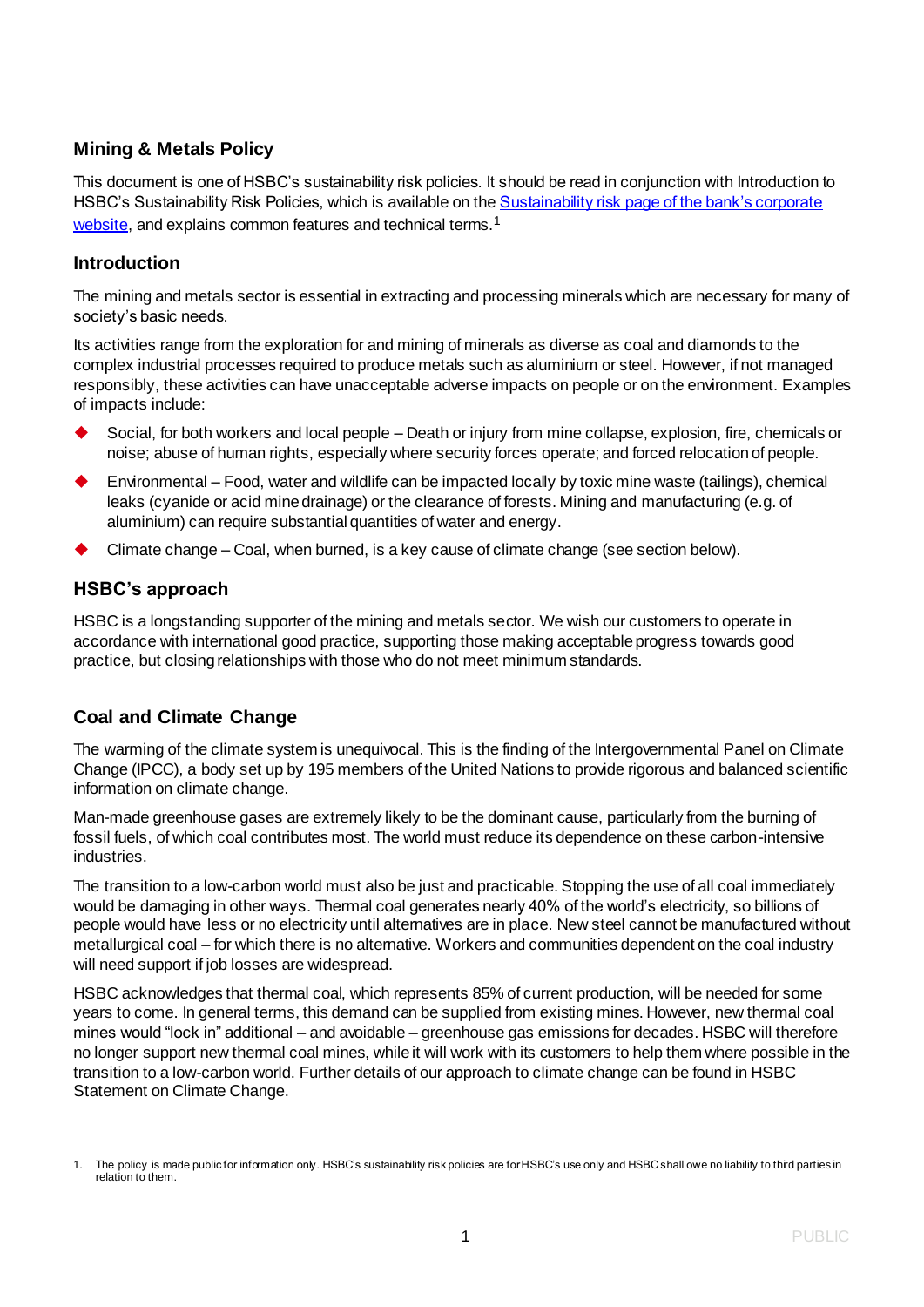## **Scope**

The policy relates to business customers involved in:

a) Mining. Including exploration, development and operation of underground and open-pit mines. Excluding oil sands (see Energy Policy) and quarrying of building materials like stone or sand.

b) Primary processing of ore, such as copper smelting, aluminium refining or steel milling. Excluding secondary processing, such as foundry casting.

## **Prohibited business**

Global Businesses must not provide financial services for:

a) New thermal coal mines<sup>2</sup> or new customers dependent<sup>3</sup> on thermal coal mining.

b) Mines using Mountaintop Removal (MTR), or customers dependent on MTR, in the Central Appalachian Mountains of the United States of America.

c) Customers commencing the disposal of tailings in rivers or shallow sea-water<sup>4</sup> in or since 2007 (when HSBC's policy was introduced).

#### **Restricted business**

Global Businesses must undertake additional due diligence where the circumstances below apply. They must check whether customers are operating responsibly and seek sustainability risk clearance – which may or may not be provided.

a) Existing customers developing new thermal coal mines not defined as Prohibited Business above. Global Businesses need to confirm that HSBC is not financing those mines – e.g. a mining conglomerate can, within the policy, develop a new thermal coal mine not financed by HSBC.

b) Customers commencing the disposal of tailings in rivers or shallow sea-water in or before 2006. Customers must evidence that alternative options are not feasible and that the benefits of the mine to local communities are significant.

c) Customers using cyanide to separate gold from other ore, where the customer's operations are not certified under the International Cyanide Management Code (ICMC). Such non-certified customers must be on a credible path to obtaining ICMC certification within 3 years of being an HSBC customer or provide robust evidence that they have equivalent procedures in place.

d) Customers causing or contributing to severe adverse impacts on human rights. HSBC seeks to prevent or mitigate such impacts, subject to the leverage we have with a customer. The analysis must assess: the customer's actual and potential impacts; its commitments to respect human rights; its remediation of the impacts; its own grievance mechanisms; and whether HSBC may have financed such impacts.

e) Customers with a poor sustainability track record on:

- Fatalities Customers with: 5 or more in either of the last 2 years; or a deteriorating trend in both of the last 2 years; or a fatality frequency rate of 0.05 or more per million hours worked. These thresholds are a trigger for analysis, not an "acceptable" level (which is zero).
- Material accidents, spills or pollution. Material refers to occurrences serious enough to cause controversy or damage to the customer and, potentially, to HSBC.
- Material regulatory fines or suspensions of licences (including under the Kimberley Process).

 $2$  New thermal coal mines include completely new mines and major expansions to existing mines that involve geographically separate locations and/or major new inf rastructure. They include major capital equipment for a new mine. Thermal coal mines include all mines where more than 50% of either production or the coal reserv e is thermal coal.

 $3$  Dependent means that the relevant turnover of the mine-owning legal entity exceeds 50% of total turnover.

<sup>4</sup> Shallow sea-water ref ers to water where light still penetrates, approximately 100 metres below the surface.